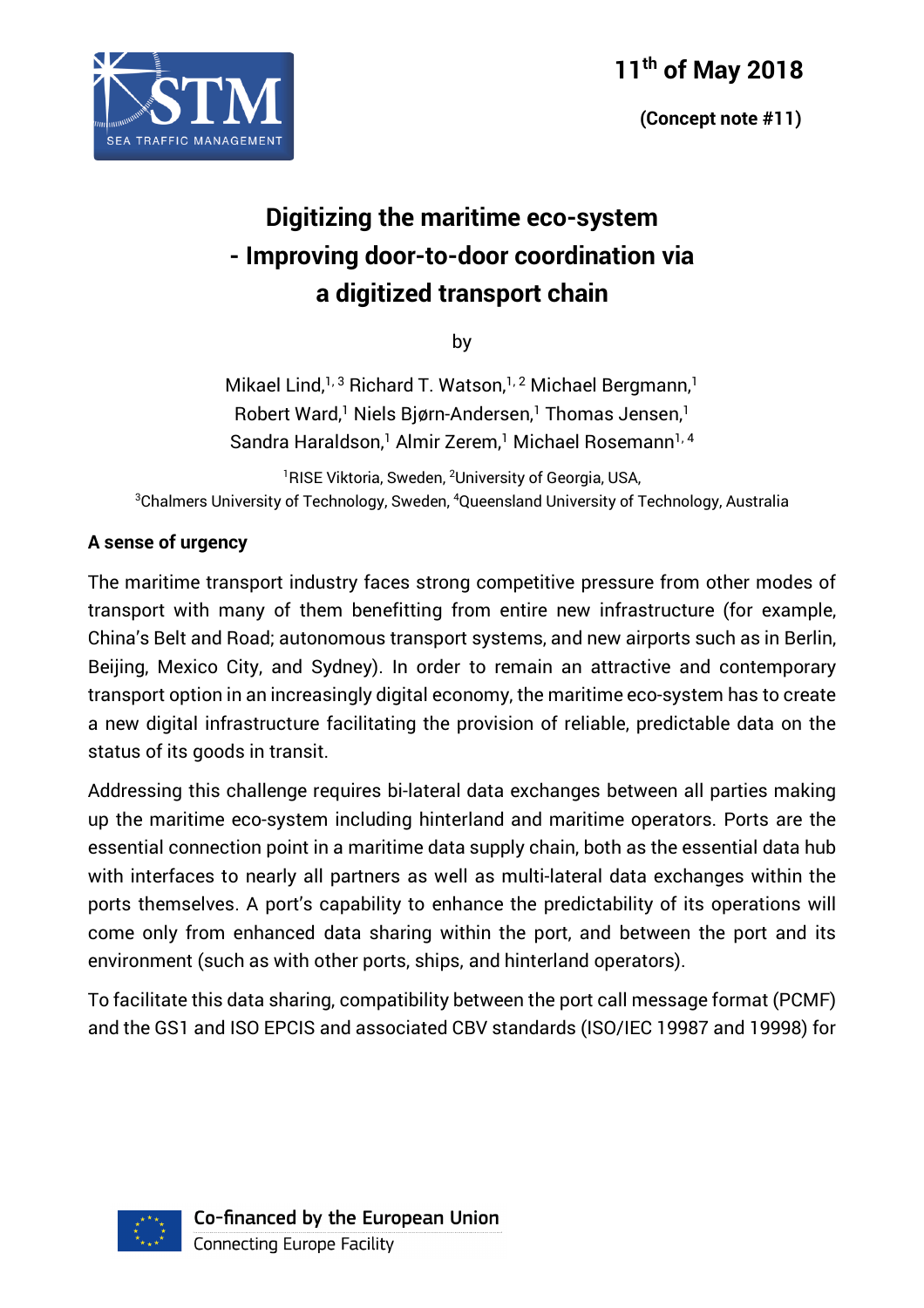

 **(Concept note #11)**

services related to both port call operations and logistics has been initiated<sup>1</sup>, building upon combinations of data streams associated with port call operations and goods movements.

About 20 million port visits are conducted every year. Figures for a typical medium-size port indicate that about 20% of all ships have to wait 18 hours prior to entering a port.<sup>2</sup> Summed up, this equals 100s of ship-years of wasted resources (idle capacity) annually as waiting ships cannot commence their next voyage. It also results in a significant additional expense in fuel costs, because the ships might have sailed faster than necessary, or lost cargo carrying time due to the delays in unloading.

Most of the active ports in the world operate on a *first come first served* principle. Thus, to be served first is of course the main concern for a shipping company. However, this goal causes ships to compete for the same infrastructure leading to isolated (ship-specific) optimizations as opposed to an optimization of the entire eco-system's infrastructure. Some of the world's major ports, as well as some of the most used canals and inland waterways, have therefore adopted more sophisticated variants of slot management (for example, the Port of Hamburg<sup>3</sup> and the Panama Canal<sup>4</sup>), which require advanced data exchanges. In the pursuit of sound economic and sustainability goals, it may be worth considering scaling up this approach for the world's top several hundred ports and the interactions between them.

This concept note outlines how an advanced digital maritime supply chain grounded in standardized data exchange can help overcome some of the challenges outlined above. This note focuses on freight transport, but cruise calls<sup>5</sup> and other port call operations related to passengers will also benefit from the concepts explained here.

#### **Port Collaborative Decision Making (PortCDM)**

In a competitive global world, business organizations must continually strive to improve their capital productivity and that of their suppliers and customers/clients so that their ecosystem thrives. They must continually seek new means to raise the efficiency of

 

<sup>&</sup>lt;sup>5</sup> Lind M., Andersen T., Bergmann M., Watson R.T., Haraldson S., Rygh T., Karlsson M., Kinn M. (2018) Coordinated Value Creation in Cruise Call Operations, - the case of Port of Stavanger, Concept note #10, STM Validation Project



Co-financed by the European Union

<sup>&</sup>lt;sup>1</sup> Lind M., Bergmann M., Watson R.T., Haraldson S., Park J., Gimenez J., Andersen T., Voorspuij J. (2018) Towards Unified Port Communications – from a project format to a global standard, Concept note #9, STM Validation Project <sup>2</sup> Watson R.T., Holm H., Lind M. (2015) Green steaming: A methodology for estimating carbon emissions avoided, International Conference on Information Systems (ICIS), Fort Worth

<sup>3</sup> https://www.ship-technology.com/news/hhla-launches-new-slot-booking-system-port-hamburg/

<sup>4</sup> https://bookingwp.panama-canal.com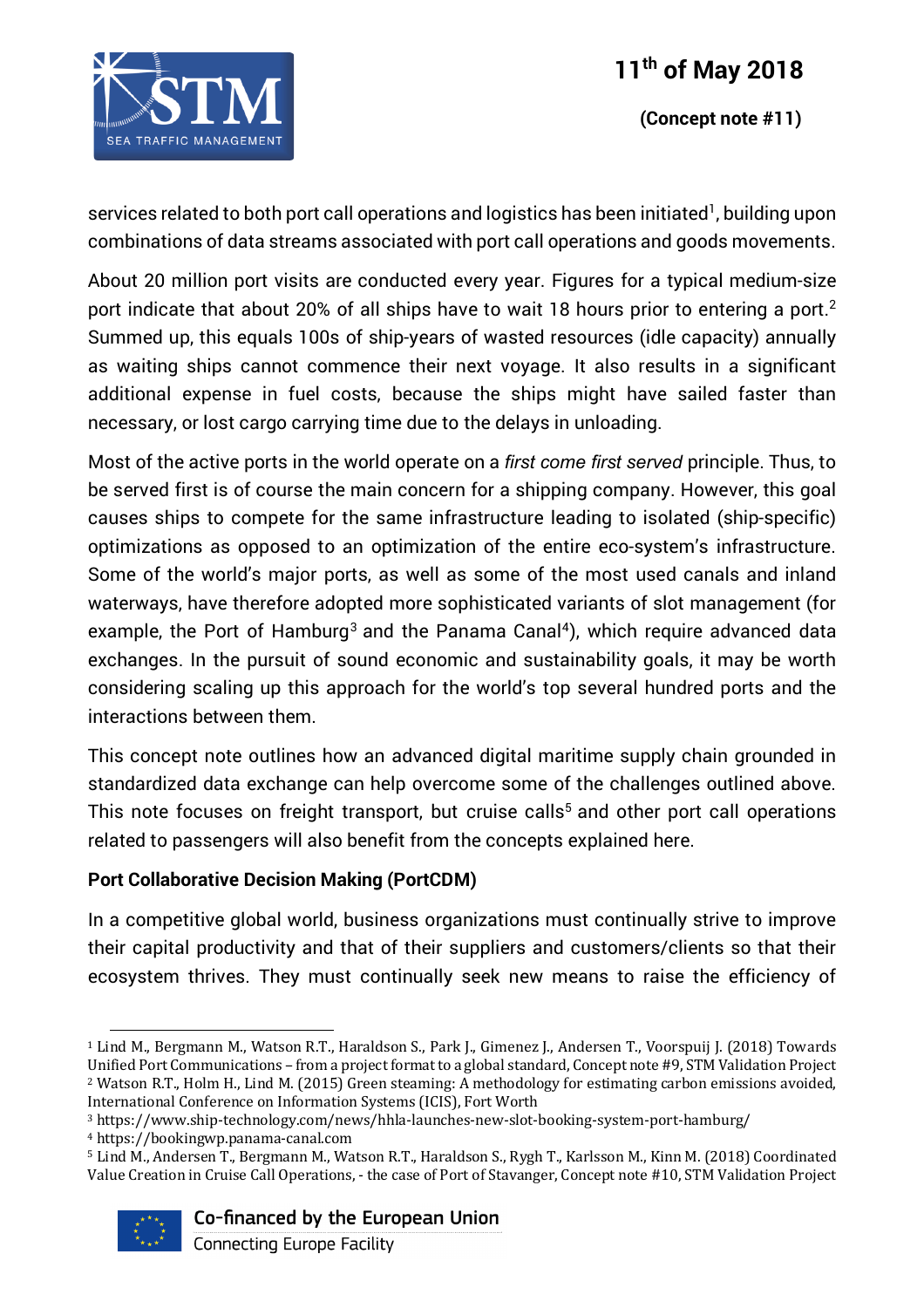

 **(Concept note #11)**

resource utilization in their internal operations and those with whom they episodically or regularly interact. Digitization and standardized data sharing to advance interoperability in the maritime industry can generate individual and eco-system gains and should be pursued with vigour and alacrity to maintain the prominence of sea transport in the global economy.

Higher predictability in port operations, as advocated by Port Collaborative Decision Making (PortCDM), provides substantial benefits for the actors involved in the maritime eco-system, particularly shipping companies and port operators, as well as the hinterland operators concerned with optimizing their operations and the utilization of the infrastructure.

Put simply, PortCDM enables actors to share intentions and outcomes as the building blocks for a common situational awareness for actors' alignment of plans and notification of up- and down-stream activities as well as possible disruptions.

PortCDM, as an enabler brought forward within the Sea Traffic Management (STM) concept, has used the aviation sector (AirportCDM) as its source of inspiration. Additionally, informed by PortCDM, StationCDM is now being introduced to the railway sector.

#### **Digitization is the glue for integrating maritime operations**

The transport of goods from producer to consumer requires the integration of the logistic and information supply chains across multiple service providers and transport modes. Ideally, this should be an integrated, efficient, and predictable door-to-door process. To achieve these goals, all actors in the full supply chain need to synchronize their activities through timely and appropriate standardized communication. Unfortunately, this is not the case today, where a huge proportion of communication is still based on non-integrated digital systems (for example, e-mails) and even non-digitized communication (such as phone, SMS). These diverse and incompatible communication capabilities among the transport providers severely limit efficiency and predictability.

Maritime transport, as with many other types of transport, is a highly distributed ecosystem with many independent and competing operators. In some cases, up to 40 different and economically independent actors might be in one supply chain in the transport

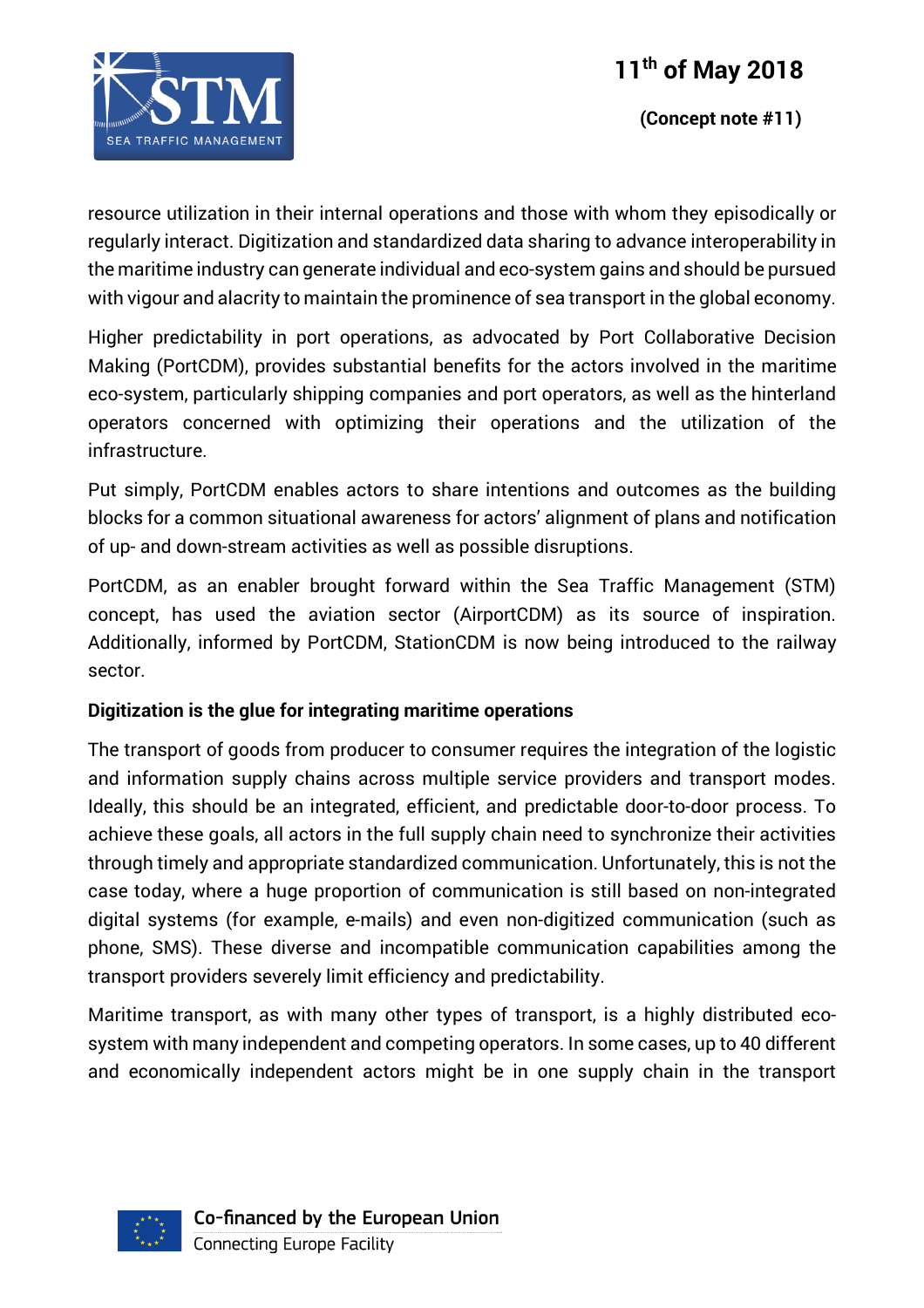

#### **(Concept note #11)**

network<sup>6</sup>. As a result, the level of coordination often disappoints customers and causes negative effects, such as delays, especially when compared to other options such as air transport. The reliability of container vessels arriving within +/- one day of the original estimate is below 70%, <sup>7</sup> and too commonly multiple days of delay are experienced. One of the main reasons for the delays (other than weather conditions) is missing or error prone information, such as that contained in the packing list attached to the certificate of origin. It is also notable that transport service providers are generally more concerned about the location and timings of the vessel or its containers than about the individual contents being freighted and as specified in the packing list. Significantly improving standardized digital data exchange is an opportunity to create a higher level of coordination while at the same time preserving the necessary independence of the various actors. As in other transport and delivery chains, digitization and standardization are key to ensuring tighter, timely, and more efficient operations. This will lead to an improved predictability in the maritime supply chain and this reduced variation will have the potential to unlock entire new levels of efficiency (similar to what could be witness with just-in-time or Six Sigma approached in other industries).

Enhanced connectivity, using an agreed digital data infrastructure and standardized data dictionary, for sea transport can enhance operational services, facilitate the creation of entire new (data-intensive) maritime services (e.g., third-party recommender services) and ultimately raise capital productivity. Two significant benefits that can be achieved through enhanced connectivity and appropriate data exchange are:

- increased situational awareness for all the actors thereby enabling improved and accelerated decision-making at sea and in port;
- customers can seamlessly track and trace goods in the sea transport chain.

These two benefits in turn offer substantial savings in operating costs and improved customer satisfaction. They also enhance the possibility of green steaming for just-in-time arrivals and optimized port call operations as well as enhanced coordination in relation to the other means of forwarding and onward transport.

The industry average reliability for vessel arrival on-time which is within  $+/$ -1 day compared to estimated time of arrival promised two weeks prior was 67.8% for January 2015 and 69.2% for January 2017. Global top 18 liner carriers are ranked on reliability e.g., by SeaIntelligence www.seaintel.com 20170321



 

#### Co-financed by the European Union

Connecting Europe Facility

<sup>&</sup>lt;sup>6</sup> Jensen, T., Vatrapu, R., & Bjoern-Andersen, N. (2017). Avocados Crossing Borders: The Problem of Runaway Objects and the Solution of a Shipping Information Pipeline for Improving International Trade. *Information systems journal*.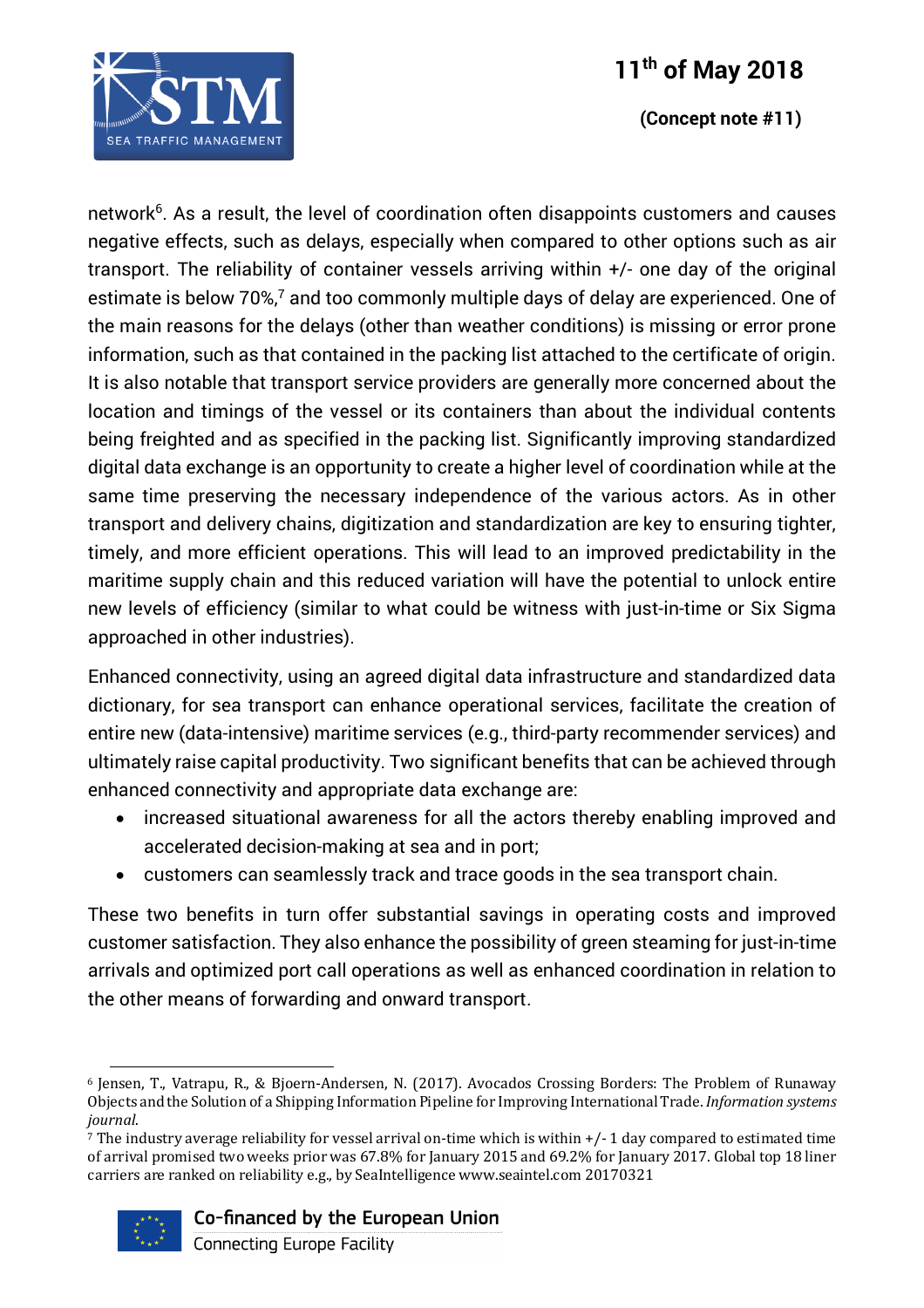





#### **Fundamentals of integrated transport**

Different means of land and sea transport are used across different regions. The transportation process starts with the needs of the goods' owner, who might use multiple shippers and modes to move their goods. A principle sketch of the fundamental assignment structures and the logistical flow are visualized in Figure 1 below. In such a scenario, different transportation sub-processes need to be coordinated to enable actors to synchronize their actions and to manage any disruptions.



As of today, there are two major means of coordination: analysis of historical patterns to determine typical resource needs to satisfy joint needs, and the real-time sharing of intentions among stakeholders acting in co-

Figure 1: Sea transports in the context of the door-to-door process

opetition<sup>8</sup> to handle specific tightly coupled episodes. The latter enhances the planning capabilities of all the actors involved, and thereby creates better utilization of resources for a particular series of interactions through higher predictability of events.

Maritime transportation also typically involves multiple actors, such as agents, terminal operators and other port services, as well as ships, all providing different types of infrastructure for their immediate collaboration partners. However, these interactions are typically not standardized and only electronically integrated to a limited degree. To enable higher predictability of when and where events will occur requires awareness in the transport chain of the intentions of the different actors and their current status. This includes knowing the client's needs for co-utilizing infrastructure. Digitization of all key assets across the common infrastructure creates the foundation for higher predictability.

In an ecosystem of autonomous actors serving the needs of different clients, digital access to relevant information allows individual actors to be more efficient, particularly if they are able to access the intentions and the progress of the other actors in real-time. This can also enable analysing and querying existing patterns of activity to avoid perpetuating

 <sup>8</sup> Brandenburger A. M., Nalebuff B.J. (2015) Co-Opetition: A Revolution Mindset that Combines Competition and Cooperation, 9th edition, Crown Business



Co-financed by the European Union

**Connecting Europe Facility**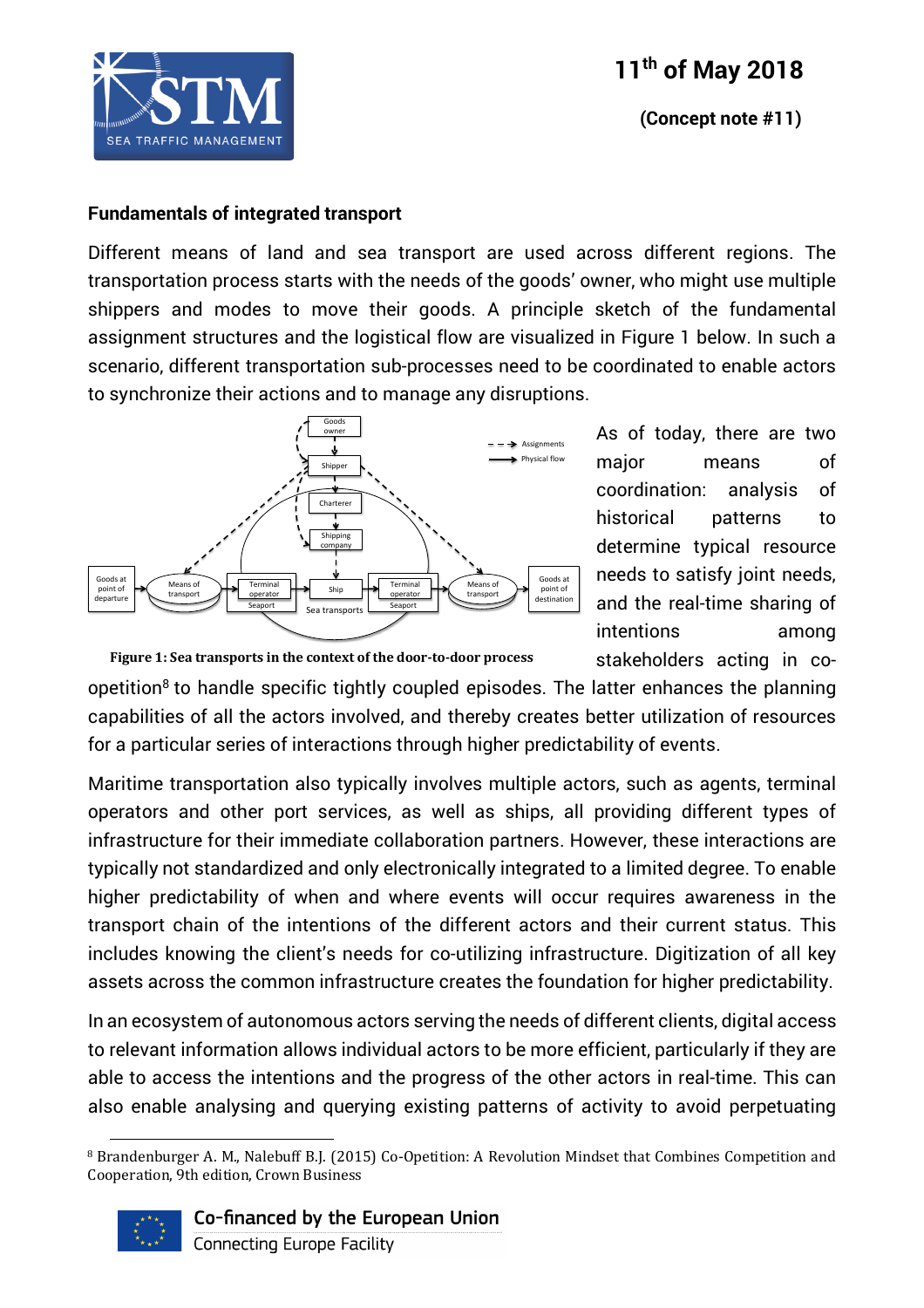

 **(Concept note #11)**

inherently inefficient processes and habits. Digitization provides a contemporary opportunity to re-think, re-configure, and optimize current business processes. This includes inter-organizational re-engineering by moving operations and decision-making between actors. However, some actors are competing and may be reluctant to share information, especially detailed information. Accordingly to facilitate an acceptable level of information sharing a balance will have to be found between sharing a sufficient amount of decision-relevant information such as status information for the transport unit to facilitate the flow in the supply chain without the need to share detailed information such as packing list at the source<sup>9</sup>.

### **Sea Traffic Management (STM) – enabling sustainable sea transport by enhanced interoperability**

Within the context of the total supply chain process from producer to customer, the STM concept was introduced to provide the various actors with enhanced coordination capabilities. To ensure alignment with multi-modal transportation systems, the scope of STM is berth-to-berth, which combines both a ship and a port centric view of a sea voyage. <sup>10</sup> A digital interoperable infrastructure must support this range of attention. Some of the core principles for establishing enhanced and trusted interoperability are:

- *Share data*
- *Align data streams*
- *Allow for distribution of all necessary information*
- *Enable discovery of information and application services*
- *Ensure credible authentication and data protection*
- *Utilize and/or develop internationally agreed upon standards for message formats, interfaces, authorization principles, methods for deriving situational awareness.*

STM builds upon hub-to-hub communication. <sup>11</sup> The guiding principle is that the data owner determines and provides access to the data recipient. From a holistic point of view, there are three core actors that should be considered; the ship with its different functions, the port with its entities, and the shore centre with its information provision services. These actors can and should be seen as information hubs, and STM builds upon different

<sup>&</sup>lt;sup>11</sup> Lind et al (2014) Sea Traffic Management in MONALISA 2.0, Preliminary findings #2, MONALISA 2.0



#### Co-financed by the European Union

Connecting Europe Facility

 

<sup>&</sup>lt;sup>9</sup> Jensen, T., & Bjoern-Andersen, N. (2018). Cloud Solutions for the Shipping Ecosystem pose new opportunities. In G. Fitzgerald & J. Malaurent (Eds.), *Information systems, development approaches and qualitative research: a tribute* to David Avison. Paris, France: ESSEC Publishing.

 $10$  Lind M., Karlsson F., Watson R.T., Bergmann M., Hägg M. (2018) Empowering the chain of operations in berthto-berth sea transports by digitization, concept note #8, STM Validation project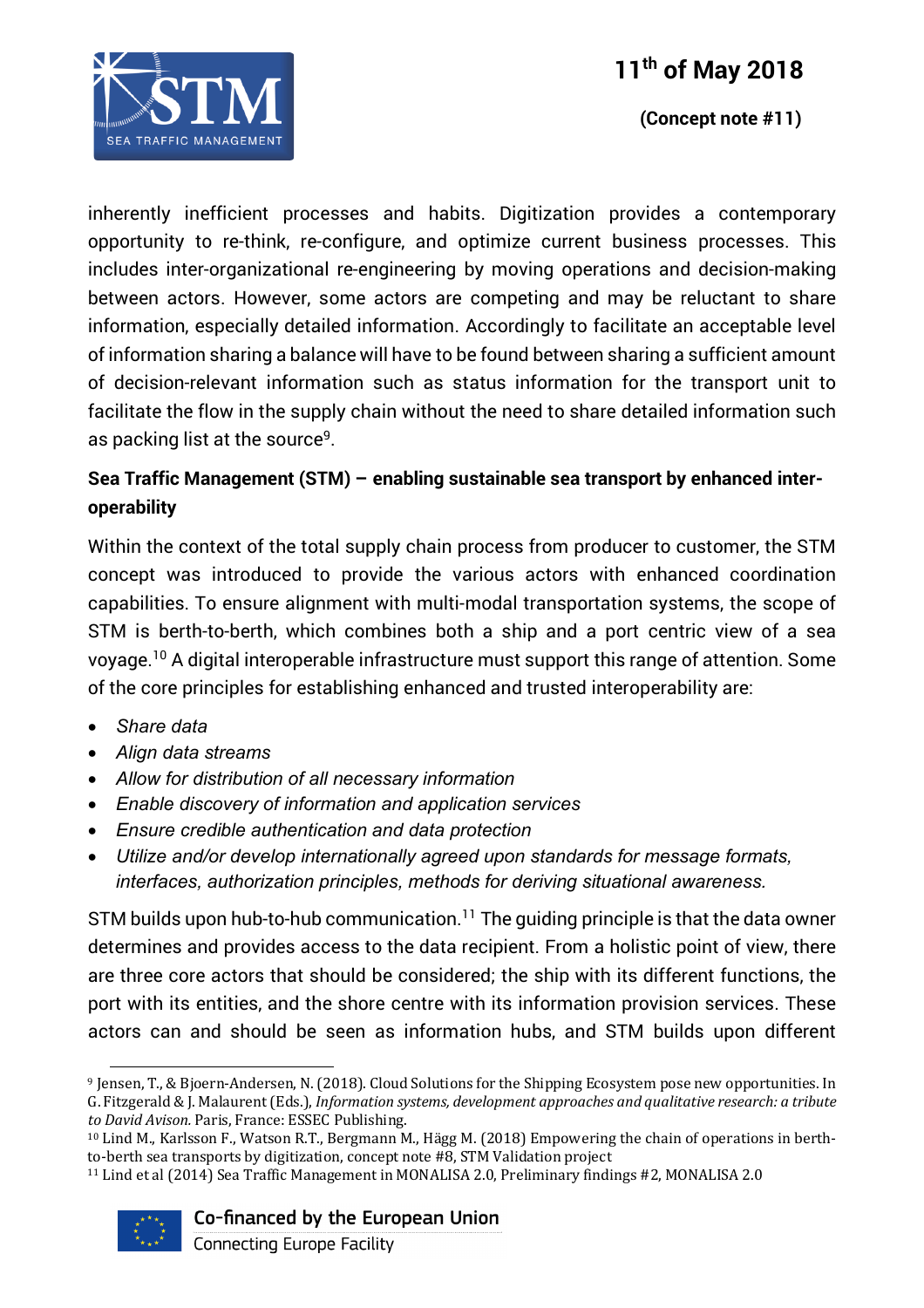

 **(Concept note #11)**

physical and organizational components in order to achieve coordination through exchanging data. A continuous flow of data between different entities, within and between hubs, involved in berth-to-berth sea transport becomes an important means for the actors further along the value chain to become informed of progress.

A port is composed of many actors who need to cooperate closely to serve external clients efficiently. Some of the data captured within an information hub can be released, with appropriate authorization, to external parties enabling them to coordinate their operations and also to provide advice. This has the potential to create an entire new entrepreneurial eco-system ('MariTech') which will consist of start-ups attracted to the opportunity of developing attractive applications capitalising on the availability of rich maritime data.



Data exchanged within and between hubs, such as shore centres, ports and ships, can be expected to enable involved parties to make better-informed decisions. This will mean that decisions are made less on conjecture (guesstimate) and increasingly grounded in data (evidence). Such a move will enable the use of Artificial Intelligence and Machine Learning as a way to further

Figure 2: Data exchange within and between information hubs involved in **sea transport**

automate and improve the quality of decisions. In Figure 2 above, the data flow between core parties identified within STM is depicted.

#### **Hubs as connection points for coordination**

 

In order for the maritime sector to work in the larger transportation chain, there needs to be agreement on what is expected from each port's operations. This is especially important for ports moving towards becoming both a trans-shipment and an information hub, such as is occurring in Singapore, Rotterdam, and Limassol.<sup>12</sup>

<sup>&</sup>lt;sup>12</sup> Lind M., Bergmann M., Haraldson S., Watson R.T., Michaelides M., Herodotou H., Voskarides S. (2018) Port-2port Communication Enabling Short Sea Shipping: Cyprus and the East Mediterranean, concept note #5, STM Validation Project

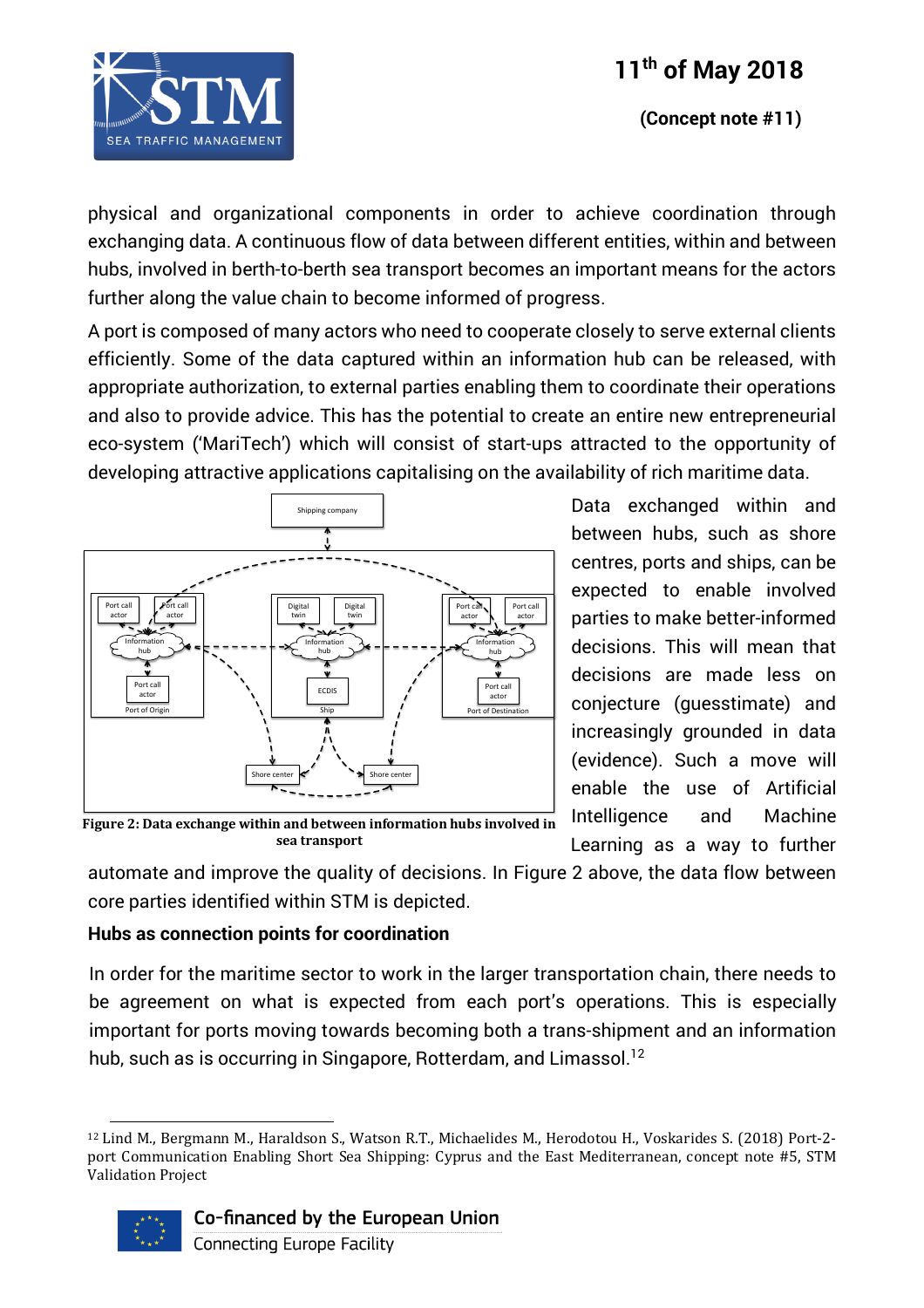

The need for a high degree of predictability in all operations is a very important driver for a high degree of efficiency. Two examples are:

- Hinterland operators should not have to wait for all containers from a visiting ship to be unloaded and receive customs clearance before loading them onto a new means of transport.
- Ships should be able to obtain a berth predictably upon arrival thereby allowing for more cost-efficient fuel use during a voyage and to avoid unnecessary fuel consumption at anchor by arriving too soon.

In order for upstream and downstream actors to work efficiently, they need to be fully and promptly informed of upstream disruptions and downstream capabilities.

Obviously, it is important to get information as soon as possible about any disruptions causing delays in the planned port related events. Once this information is received, there is an urgent need to combine different data sources from the actors, such as:

- Downstream ports being informed by upstream ports of the progress of operations related to the port calls that involve them
- Downstream ports being informed when a ship will arrive
- Hinterland operators informing ports of their intentions and capabilities
- Shore centres informing affected parties of possible disruptions in planned arrival or departure times.
- Ships trust a port authority's recommendations
- Upstream ports being aware of the capabilities of downstream ports
- Ships informing shore centres of their intentions and progress at all stages
- Stakeholders informed of contextual information (e.g., whether, traffic)

All of these requirements point to the need for international harmonization.

### **Two areas of application enabled by enhanced connectivity**

### Increased situational awareness for informed decisions at sea and in port

STM aims to provide a holistic approach to coordinating global sea transportation as described previously. Key to achieving this goal is ensuring efficiency and trustworthiness in the operations pursued at connection points. For this reason, PortCDM has been developed as an enabler of STM. This also provides integration to the larger transportation system. PortCDM creates the possibility for enabling



Co-financed by the European Union **Connecting Europe Facility**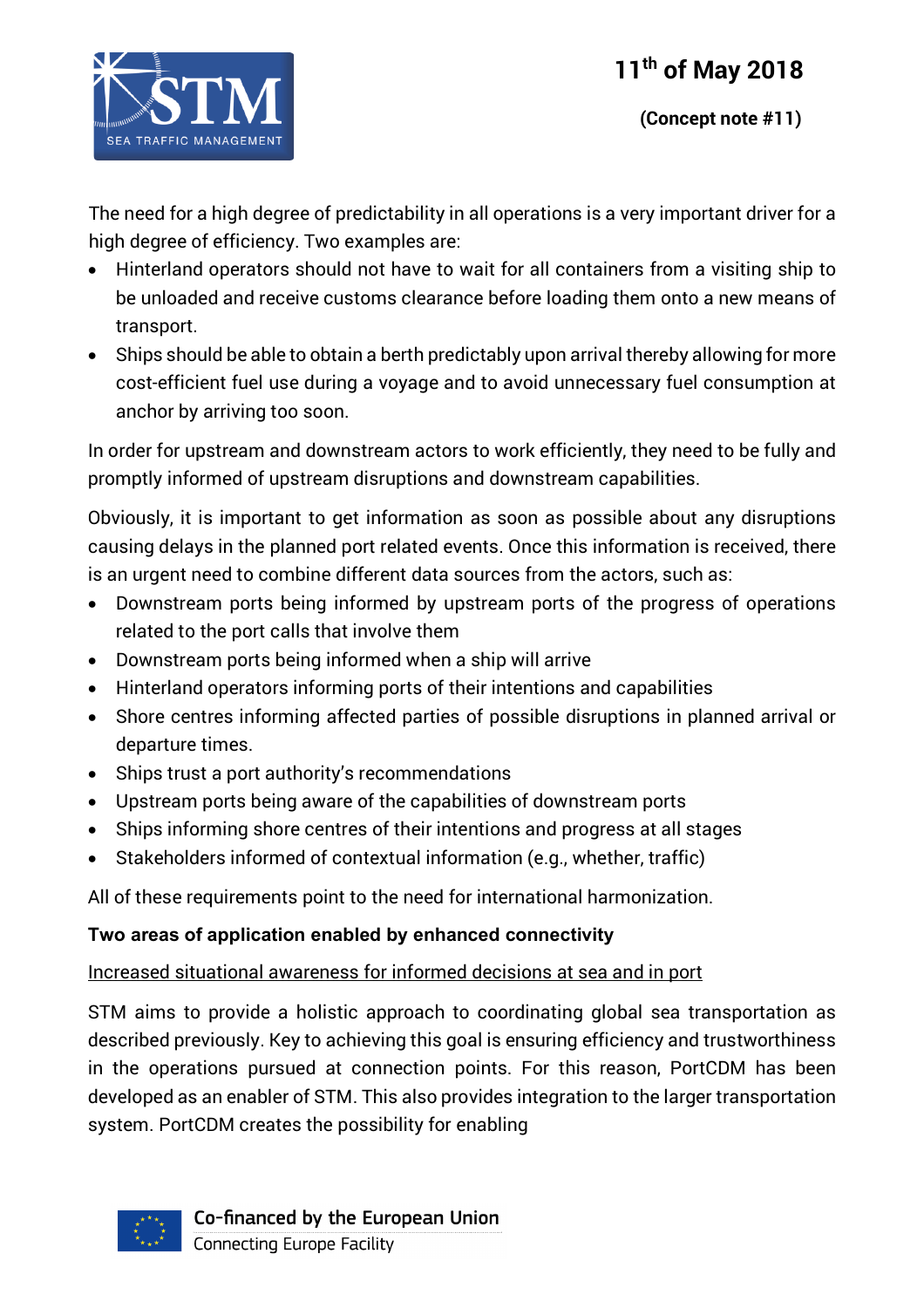

- o Situational awareness from multiple sources of spatial-temporal data to create a holistic view
- o Collaboration (expressed as when to share data and what to share, related to different events of the port call process)

This is done by providing the following port features: 13

- o Associating data from different sources with the same port call
- o Access management and data ownership (within the port and between the port and external actors)
- o A unified format for port call messages (S-211) with reference to voyage identifiers
- o A set of globally defined KPI's (duration time, waiting times/anchoring times, punctuality, predictability, berth productivity, and capacity utilization)14
- o A system of indicators and warnings enabling port call actors to coordinate actions and manage any disruptions (conflicting data, unreasonable relationships, incomplete or missing data) $15$
- $\circ$  A governance structure at the global, regional, and local (port) level:
	- o Global: Primarily based on broad definitions
	- o Regional: Building on the global governance structure by further defining common ground and agreements within a region (e.g., adapting to regional legal conditions)
	- o Local: More detailed implementation as needed locally, compliant with the Global and Regional governance framework

Because port call coordination covers both internal (intra-port) and external (port call synchronization among many actors (such as other ports, ships, and hinterland operators)), $^{16}$  there is a need for unified and standardized data exchange among all actors.

Importantly, PortCDM is not a product or a service. It is a concept embodying particular principles that will need to be realized in order to enable more predictable timings and operations in sea transport. Predictability is the key both for a synchronized eco-system

<sup>&</sup>lt;sup>16</sup> Lind M., Bergmann M., Haraldson S., Watson R.T., Park J., Gimenez J., Andersen T. (2018) Port Collaborative Decision Making (PortCDM): An enabler for Port Call Optimization empowered by international harmonization, Concept note #1, STM Validation Project



 <sup>13</sup> Lind M., Bergmann M., Watson R.T., Haraldson S., Park J., Gimenez J., Andersen T., Voorspuij J. (2018) Towards Unified Communication – from a project format to a global standard, concept note #9, STM validation project

 $14$  Lind M., Haraldson S. (2016) New KPIs will show how ports become more efficient with PortCDM, STM Validation project

<sup>&</sup>lt;sup>15</sup> Lind M., Rygh T., Bergmann M., Watson R.T., Haraldson S., Andersen T. (2018) Balancing just-in-time operations – coordinating value creation, Concept note #6, STM validation project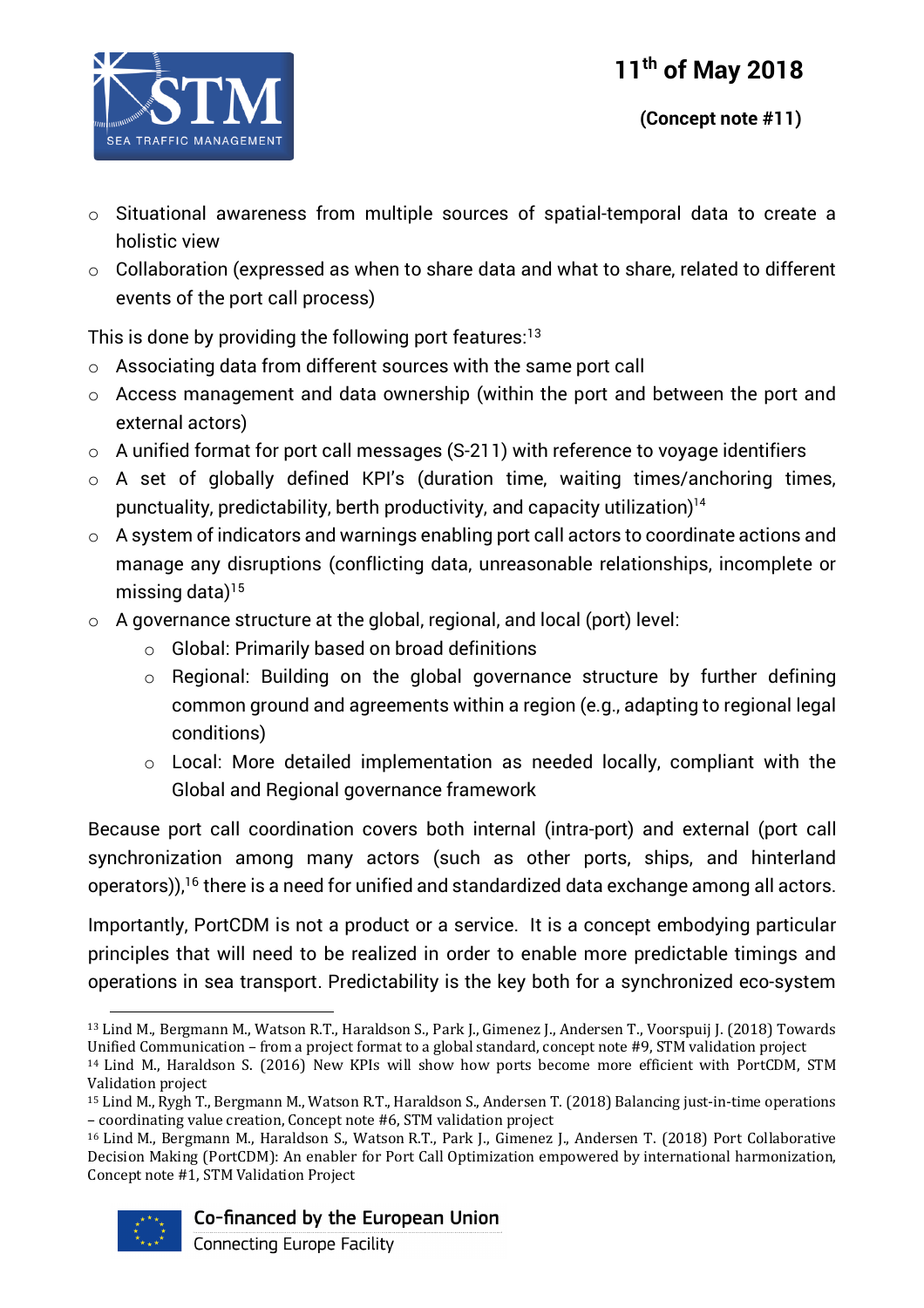

of maritime transport actors and as a means for improved cooperation among upstream and downstream actors in the larger transport system.

### Track-and-trace of goods in the logistic transport chain

Lately, there have been several initiatives announced to the maritime community that connect ship movements with supply chain management concerns. Examples of these are the IBM-Maersk collaboration<sup>14</sup> and the PSA initiative<sup>17</sup>. Both emphasise a need to provide awareness of where goods are and when they will arrive in different locations. Put simply, this means the track-and-trace of goods in the logistical chain, which many would conceive as being one of the most important requirements for successful maritime transportation in the 21<sup>st</sup> century.

Maersk and IBM have recently formed a joint venture<sup>18</sup> (pending regulatory approval) aimed at connecting all the different global supply chain actors via one neutral, open, secure digital platform for a safe and easy way of exchanging data. The platform will use IBM's blockchain technology, based on Hyperledger Fabric from the Linux Foundation, which among other things ensures that platform participants' information is secure, and any transactions involve only the relevant parties. In a similar way, PSA International recently announced the launch of a new global supply chain platform, CALISTA.

By enabling alignment and situational awareness based on ship movements *and* the progress and capabilities of the ports involved, the precision and reliability of such trackand-trace data is possible. It is, however, vital that the standards used for sharing intentions and outcomes of movements and services involved in the berth-to-berth sea transport chain are aligned with the standards for capturing the logistical flow.

#### **Implementation strategies – towards connected maritime transports**

Currently, some important baselines have been established, including standardization (for example, RTZ as an IEC standard and S-211 as a standard for the port call message format), the establishment of governance bodies (such as the international PortCDM Council), for the industrial uptake of solutions providing enhanced connectivity to major actors involved in sea transport. In the on-going rollout of STM strategies, adopted by different stakeholders in the maritime community, plans are evolving for

 $18$  Maersk announcement  $16$ <sup>tt</sup> January 2018: https://www.maersk.com/stories/maersk-and-ibm-launch-digitaljoint-venture, IBM press release  $16<sup>tt</sup>$  January 2018: https://www-03.ibm.com/press/us/en/pressrelease/53602.wss



Co-financed by the European Union

 <sup>17</sup> http://www.portstrategy.com/news101/world/asia/PSA-platform-first-phase-comes-in-at-\$15.1m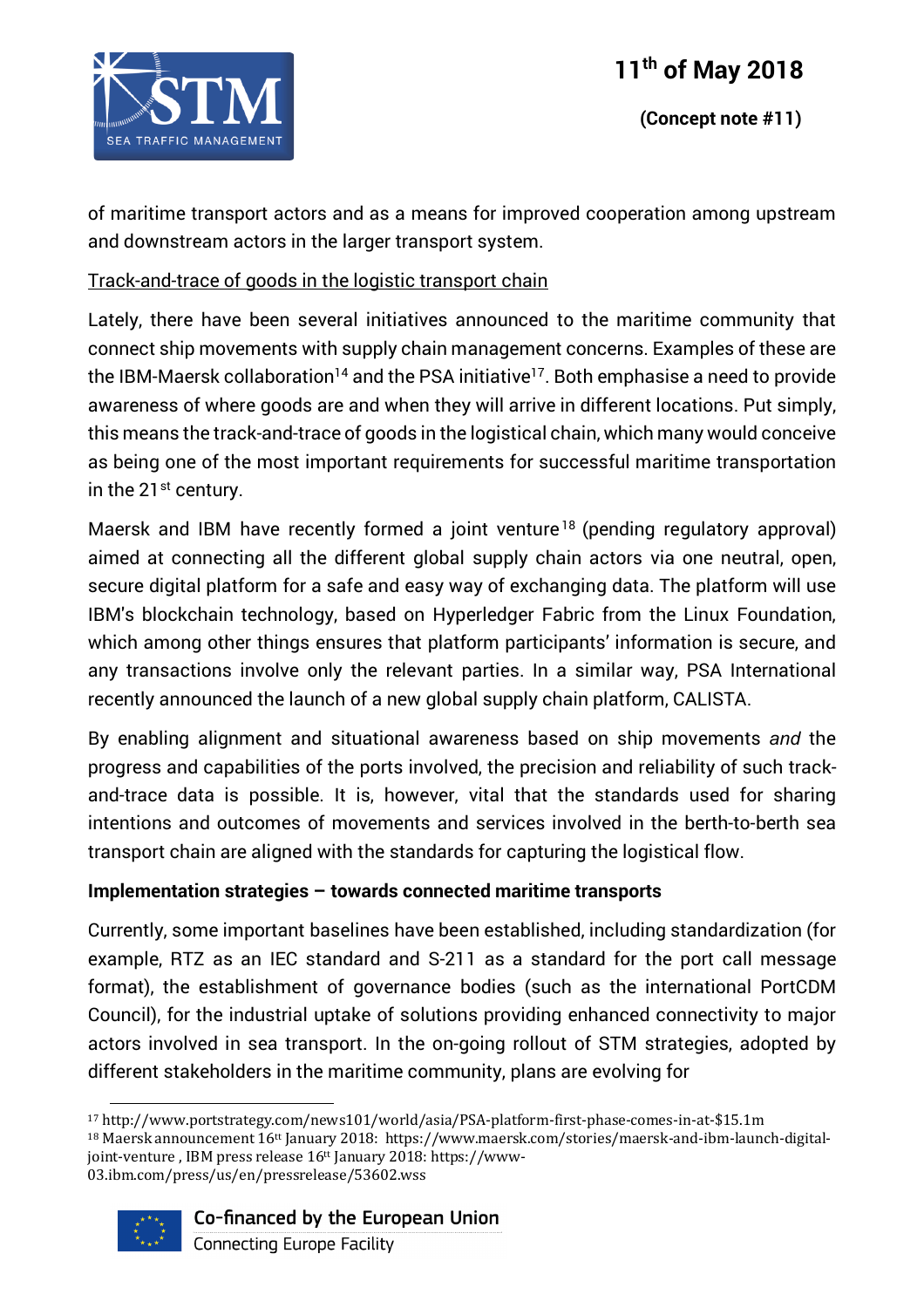

- managing non-STM ships connecting with STM ports (i.e., ports adopting the principles of PortCDM) by utilizing already established ship reporting points and adding additional data to mandatory ship reporting
- managing non-STM ports visited by STM ships by utilizing STM data available to the STM ship to improve reporting to non-STM ports

While both of those aspects do not establish the full capabilities of STM, they create improvements and increase capital productivity.

The aviation Industry has implemented the Airport CDM (A-CDM) concept successfully by rolling it out in phases, starting with one airport (Munich) and expanding in Europe. The A-CDM Impact Assessment Final Report of EuroControl<sup>19</sup> shows that the measured annual savings for just 17 A-CDM airports were:

- 34,400 Tons of Fuel
- 238,000 delay minutes (Air Traffic Flow Management ATFM)
- 2.2 million minutes of ground taxiing,
- $\bullet \quad \in$  26.7 million on fuel
- $\bullet$   $\in$  15.5 million in ATFM

Further an environmental impact has measured savings of

- $\bullet$  120,700 tons CO<sub>2</sub> and
- 28,700 Kg SO<sub>2</sub>.

This phased-in approach shows substantial benefits, both economically as well as ecologically. Full implementation should provide additional significant gains for air transport.

As in the aviation industry, a phased implementation approach for STM should provide early implementers with gains and even greater benefits to follow with a complete rollout. Phased implementation will allow different operators, shipping companies, ports at different sites, in different regions to incrementally adopt STM principles.

To avoid sub-optimization, fragmentation, and to ensure that investments in the shipping industry create value for transportation actors outside the industry, it will be essential that a holistic view is maintained to inform all involved about ongoing developments and progress and avoid isolated optimisation, such as:

 <sup>19</sup> EuroControl, March 2016, A-CDM Assessment - Final Report